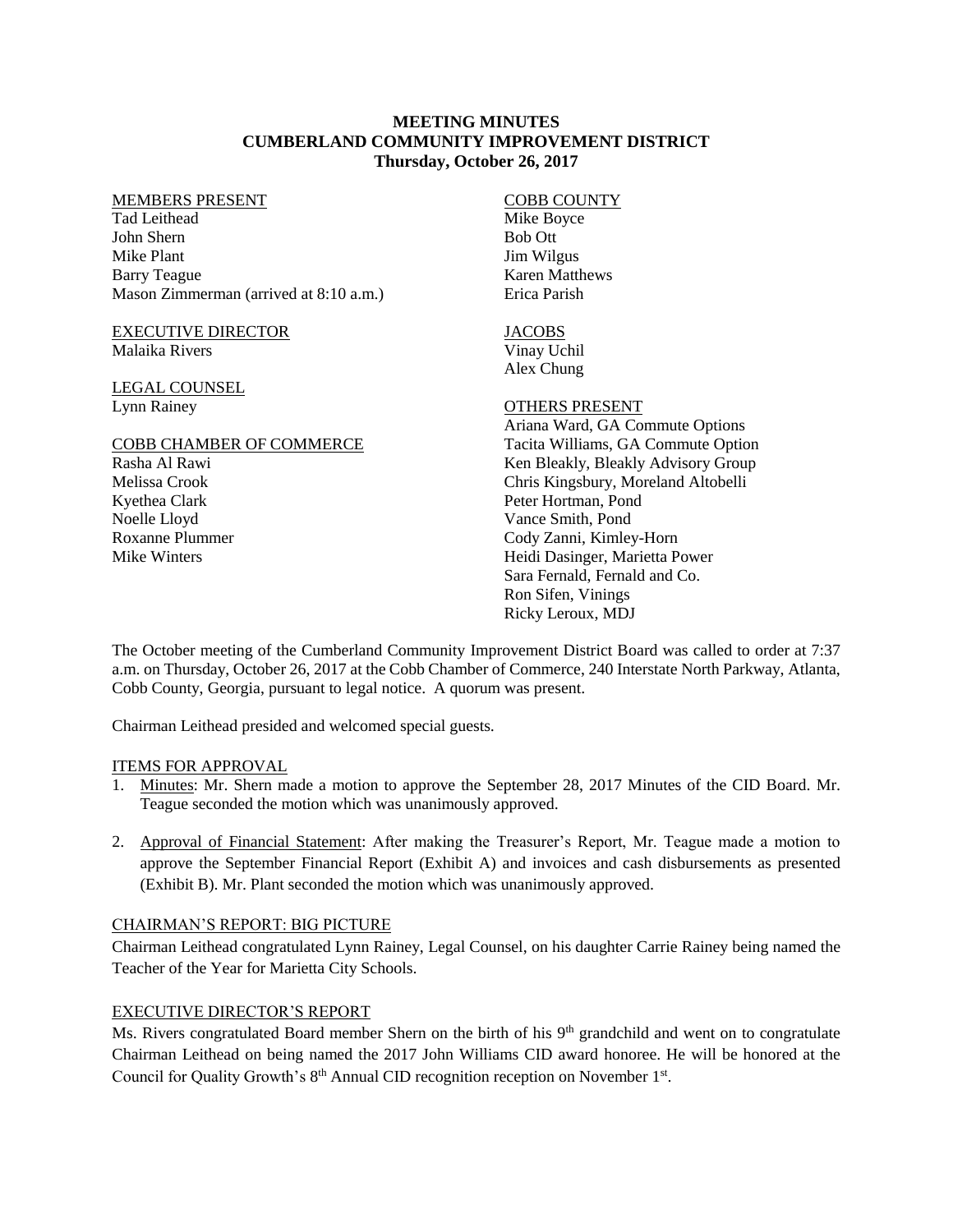# **CCID Minutes October 26, 2017 Page 2 of 7**

### A. Real Estate Activity

- 1. Investment & Sales Activity: Ms. Rivers reviewed the Investment & Sales activity collateral. Through 10/20/17 the total value of permits in the CCID is \$124M. This makes up 22% of Cobb County's total commercial permit value of almost \$560M. CCID is less than 2% of Cobb County's total land area yet over 1/3 of their total commercial permit value. In 2016, \$626M in commercial properties sold in the CCID area. The average sales price was 148% above Tax Assessor value. Since 2013, \$2.6B in commercial properties have sold in the CCID. In 2017, the average sales price has been 81% above Tax Assessor value.
- B. Tax Digest & Revenue Projections: Ms. Rivers reported the CCID's revenue collections have not changed from where the CCID has been projecting which is \$6.4M. A check in the amount of \$1.1M was received earlier this month.
- C. Cash Flow Model: Ms. Rivers reviewed the Baseline Cash Flow Model. The CCID has projected to be in the "red" in fiscal year 2018. The dollars will be managed accordingly and CCID staff will continue to keep a close eye on these numbers.
- D. CID Open Projects & Cobb County & Other Agency Open Projects: Ms. Rivers reviewed the CCID's Open Work Program. The CCID has about \$232M worth of projects that are either under construction or in process, \$130M being under construction through \$150M in outside commitments and \$50M of CCID commitments. There is a \$31M funding gap.

### E. Key Updates

Ms. Rivers gave updates on:

- Akers Mill Ramp Phase I is under construction and Phase II continues to move forward. The total project cost for Phase I and II is \$45M. The CCID has contributed \$6M and along with the outside funding sources, 74% of the \$45M has been assembled. The CCID is in a very good place and the project is moving on a fast track. Parsons continues to work on the design of Phase II and it is about 30% designed. Phase II will cost approximately \$20M and there is a funding gap of \$12M. The CCID submitted two applications for Phase II funding – INFRA (through USDOT) and TIGER (through USDOT). The CCID cannot win both awards, but has a chance to win one or a portion. USDOT will announce the winners early next year. Ms. Rivers and the lobbyist firm in D.C. will continue to work on these efforts. The CCID has a third application pending with ARC. ARC will announce the winner before Thanksgiving. Chairman Leithead thanked Ms. Rivers, consultants and staff for their hard work on preparing these applications.
- Ms. Rivers stated at last month's meeting that she is working with an attorney on the creation of the new 501(c)3. There are a few items that the attorney needs and Ms. Rivers would like to assemble a small group to help with this effort. Chairman Leithead suggested Board member Zimmerman, Board member Voyles and Mike Winters to be involved in these discussions. Ms. Rivers will communicate with the group on the next step.
- Ms. Rivers updated Board members on the bikeshare program with Zagster. Ms. Rivers reminded the Board that they requested the bikeshare program be expedited and as such, private property owners were approached along with the National Park Service (NPS). The NPS is moving forward slowly, but several of the private property owners have declined to participate due to liability and insurance concerns. CCID staff was hopeful that the effort would be ready to launch by October or November, but will not be able to meet that artificial deadline. Ms. Rivers will continue to work with NPS as well as see what the best path will be with private property owners.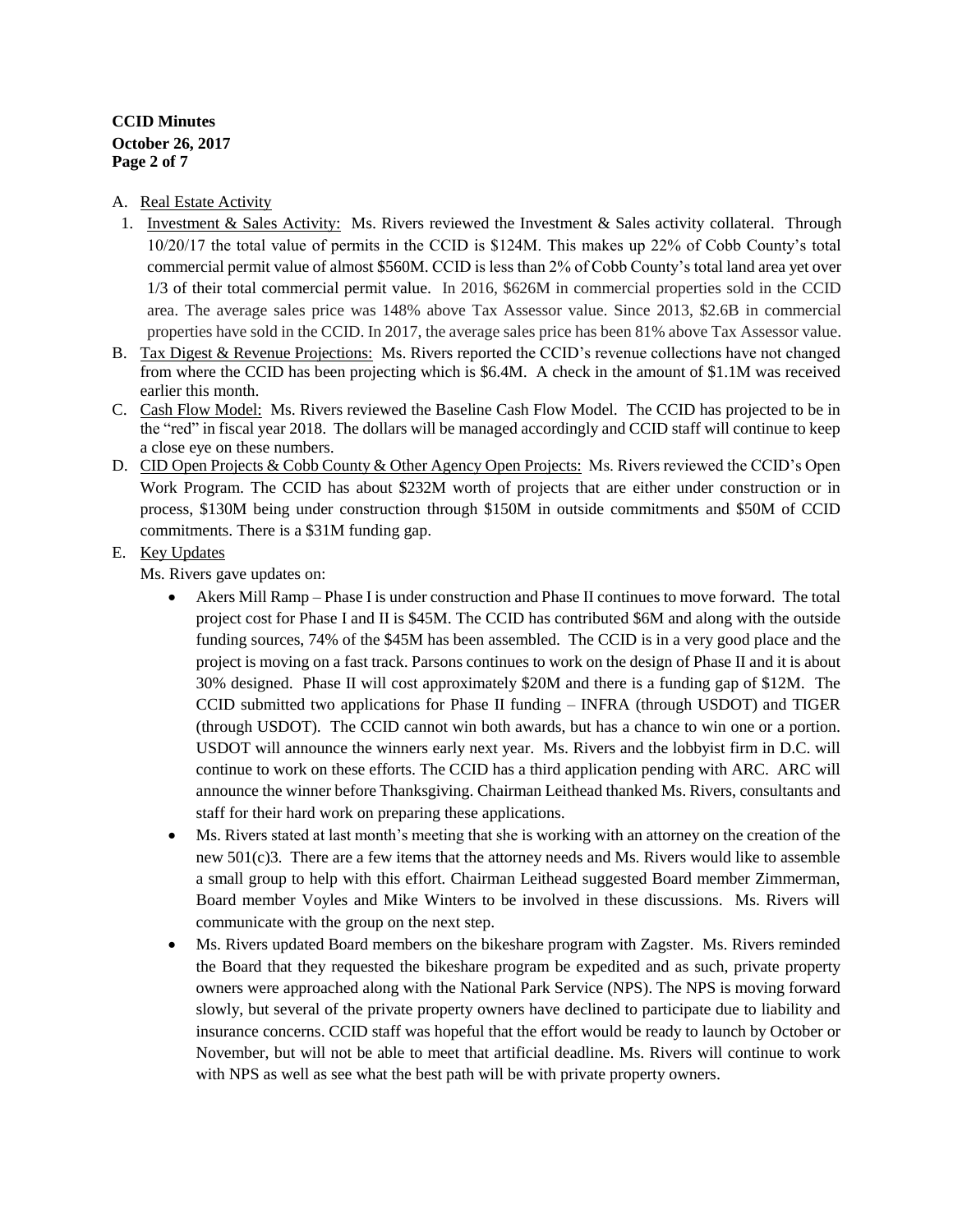# **CCID Minutes October 26, 2017 Page 3 of 7**

# F. Key Updates

Blueprint Cumberland 3.0 Marketing & Economic Analysis: Ken Bleakly, Bleakly Advisory Group, presented the Blueprint Cumberland 3.0 real estate market and economic impact analysis of the CCID. As a whole the Cumberland area has 92M square feet of commercial space in a 4-mile market area with nearly 1,500 buildings and 38M square feet of the commercial space is in the CCID area – 41% of total of 13% of the Market Area's land. There is 3.3M square feet of existing retail space and the Battery adds 45K+ square feet. There are 10 new multifamily developments since 2013, all in the CCID due to walkable locations. The potential demand for growth in the CCID for the next 10 years is projected:

- 2.25 million square feet of office space
- 2.5 3.5 million square feet of retail space
- 1,200-1,500 owner-occupied residential units
- 4,500-5,000 renter-occupied residential units

Demand was determined by population growth, employment growth (office related demand vs. industrial related office demand), retail potential (daytime population and resident growth), and what the existing retail activity was and then what the growth potential over the next 10 years would be in the CCID based on household growth and employment growth.

{Board member Zimmerman joined the meeting at this point.}

Mr. Bleakly discussed the geography of economic impacts – CCID Area of Influence (AOI). The CCID AOI includes 14 census tracks around the boundaries of the CCID. Boundaries are consistent with earlier Georgia Tech enterprise Innovation Institute's impact study of December 2012. Mr. Bleakly went on to discuss two measurements of economic impact – total economic impact and net fiscal impact. The direct economic impacts in terms of jobs, earning, economic output and total economic impact were both analyzed. Total economic impact includes the direct effects plus the multiplier impacts from indirect and induced economic activity and economic impacts are analyzed for the CCID AOI, Cobb County and Georgia. The net fiscal impact is the difference between the governmental revenues generated in the CCID AOI minus the cost of providing services to the area. Estimates of the net fiscal impact have been prepared for Cobb County and revenue estimates for Georgia. The full dimension of the CCID's economic impact was analyzed from two time periods (2012-2016) and what is and will happen from today until 2026.

CCID 2012-2016--A Period of Growth and Transition

- The CCID is evolving from primarily an office and retail center into one of the Atlanta Region's dominant cores.
- Joining Perimeter, Buckhead and Midtown in the top tier of these cores based on scale of development, its evolving mixed use character and economic activity.
- As a result, over the past four years CCID experienced--
	- $\circ$  2,000+ new residential units created—helping turn CCID into a live, work, play environment.
	- o 15,000 new jobs in four years—now totaling 92,200--placing it among the top job centers in the region for growth.
	- o 180,000-total job impact—equivalent to 53% of all jobs in the County.

Fiscal impacts to Cobb County-2016

• The CCID AOI generates \$76.6M in annual revenues for Cobb County while resulting in \$44.1M in local service costs.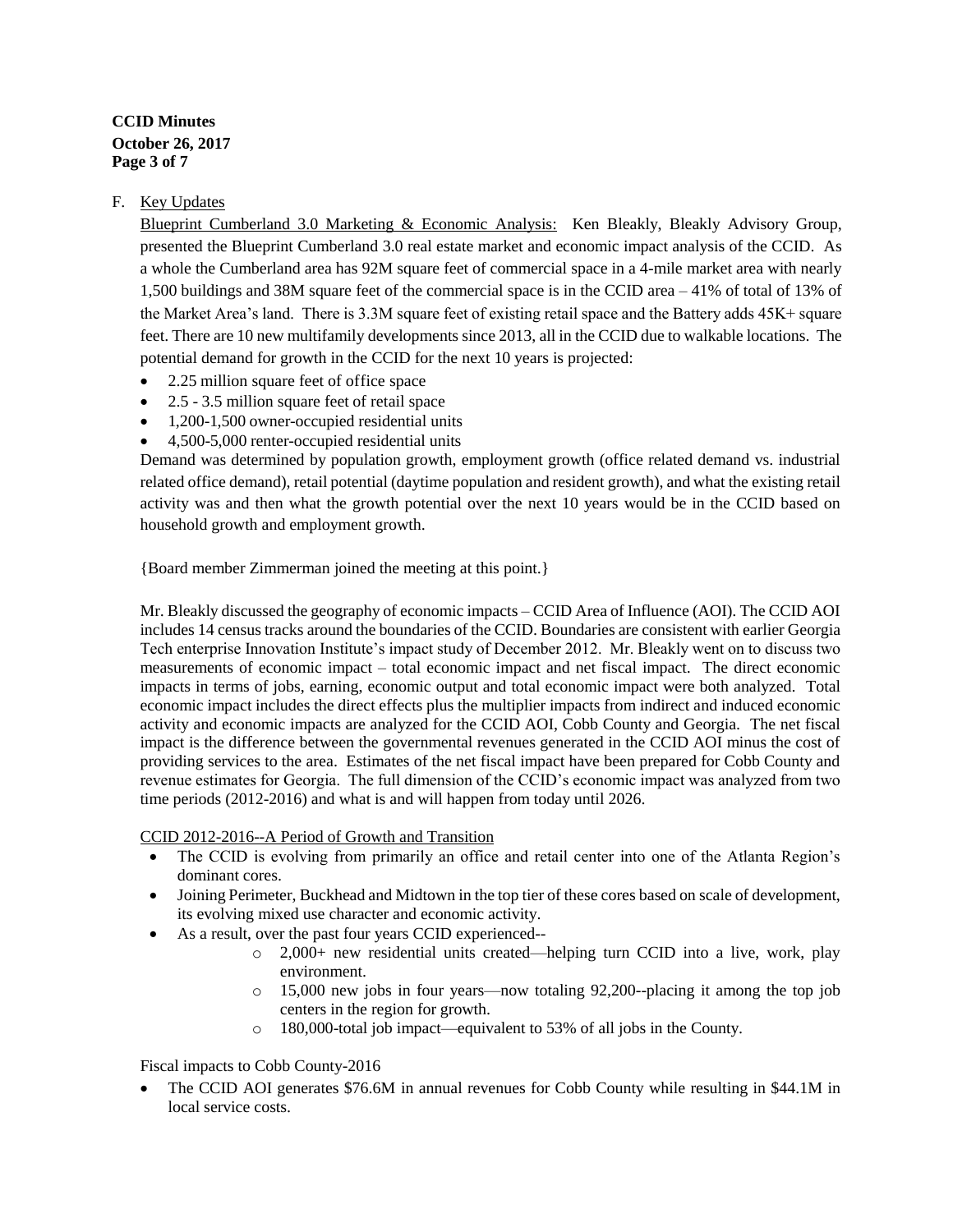# **CCID Minutes October 26, 2017 Page 4 of 7**

 The CCID AOI has a net positive fiscal impact to Cobb County of \$32.5M annually. Fiscal impact is the net difference between new revenues generated from development minus the cost of governmental services.

Fiscal impacts to the State of Georgia

- The CCID AOI generates substantial amounts of revenue for the State of Georgia.
- \$837M in annual revenue to Georgia from businesses and employees in the CCID AOI.
- CCID revenues represent 4% of all Georgia revenues in 2016.

Mr. Bleakly went on to discuss the CCID's AOI accelerated future growth - 2017-2026.

- The decision of the Atlanta Braves to move to the Cobb County in 2013 accelerated growth in the CCID, further enhanced its appeal as an urban district, and drew millions of new visitors to the area. As a result:
	- o 8.1M square feet of new development is planned for the CCID—the creation of SunTrust Park and the Battery, plus more than \$1B of additional development will include:
		- o 3.8M square feet of new office development
		- o 465,000 square feet of retail space
		- o 3,100 units of new multifamily housing
		- o 1,000 new hotel rooms
		- o 6,500 new permanent jobs created by new development--over the coming decade, with a payroll of over \$214M

Revenue Impact to Cobb County:

- New Cobb property taxes will increase from \$9.6M to \$36M by 2026.
- Local sales taxes (\$0.02) and hotel/motel taxes will increase from \$5.2M to \$11M by 2026.
- The CCID will see an additional \$22.8M in revenue over the next decade.

Net Fiscal Impact to Cobb County:

Over the next decade new development in the CCID area will generate \$381M in new taxes for Cobb County.

- \$92M in local sales and hotel/motel taxes.
- \$289M in new property taxes.
- The net fiscal impact to Cobb County over the decade (revenues minus cost) will be \$161M in net revenue.

Georgia revenues from CCID Development:

The State of Georgia will see a significant increase in revenues from the development in 2017-2026.

- \$27.7M in additional state income taxes
- \$14.3M in sales taxes
- \$3.6M in other state revenues
- \$45.6M in annual revenues by 2026

CCID's overall economic impacts:

CCID's economic output increases from equivalent to 5.4% of Georgia GDP in 2012 to 6.4% by 2026.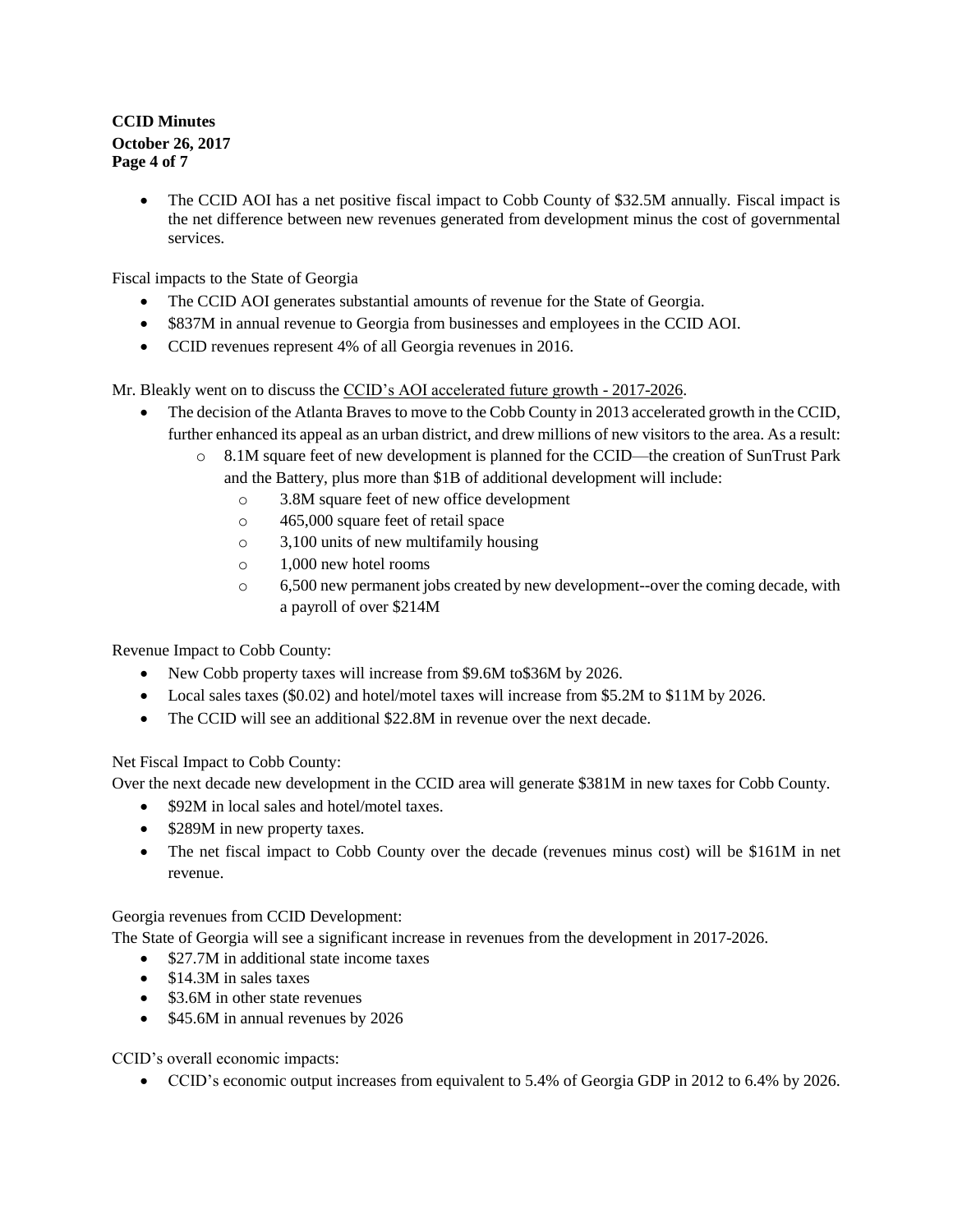## **CCID Minutes October 26, 2017 Page 5 of 7**

- CCID's economic output increases from equivalent to 33.3% of Cobb County in 2012 to 36.1% by 2016.
- The CCID's share of County employment rises from 23% in 2010 to 30% in 2026.

Mr. Bleakly closed his presentation by stating these are strong numbers and a tribute to the CCID Board for their hard work.

Ms. Rivers thanked Mr. Bleakly and his team for the great work. The CCID is in a great place to live and work. Chairman Boyce agreed. Chairman Leithead is very happy with the findings.

Ms. Rivers announced the multi-use bridge over I-285 was recently issued an award from GTPQ.

#### G. Required Action/Requests

1. FY18 Budget Request (\$2,423,900): Ms. Rivers stated this is the time of year when the CCID Board considers/approves annual accounts for next fiscal year (FY18). Ms. Rivers reviewed the pie chart of the CCID's anticipated collections and the recommended allocations.

| Support Programs (In-House labor) 2 %      | \$400,700   |
|--------------------------------------------|-------------|
| <b>Support Programs 8%</b>                 | \$145,376   |
| New Initiatives (In-House labor) 1%        | \$27,804    |
| New Initiatives 4%                         | \$275,000   |
| Landscape Maintenance (In-House labor) 10% | \$63,259    |
| <b>Landscape Maintenance 8%</b>            | \$560,000   |
| Capital Projects (In-House labor) 6%       | \$388,488   |
| Capital Projects 69%                       | \$4,236,579 |
| Operating 6%                               | \$53,020    |
| Operating (In-House labor) 1%              | \$54,282    |
|                                            | \$2,423,900 |

Of an anticipated FY18 net revenue collection of \$6,709,819, the recommended amount to be allocated to the annual budgets is \$2,423,900. This is 4% more than FY17 and includes Landscape Maintenance, New Initiatives, Support Programs, and Operating Overhead. It also includes inhouse labor that supports those accounts. Of the \$6,709,819 total projected net revenue collection, 93% (\$4,625,067) is recommended for projects, programs, services, and in-house labor that supports those efforts, while 7% (\$455,282) is recommended for operating overhead. Both Chairman Leithead and the Treasurer Barry Teague have reviewed the information. Chairman Leithead asked the Board to review the budget and then vote on it at the November 30<sup>th</sup> Board meeting. Board members asked for a summary breakdown. Ms. Rivers will send out more information to the Board.

#### H. Operations

1. Capital Improvements Update: Kyethea Clark, Director of Operations gave updates on: Cumberland Blvd Bridgescape, US 41 Cobb Pkwy Enhancement, Riverwood Parkway Streetscape, and Palisades/Paces Mill NRS Unit Rehabilitation.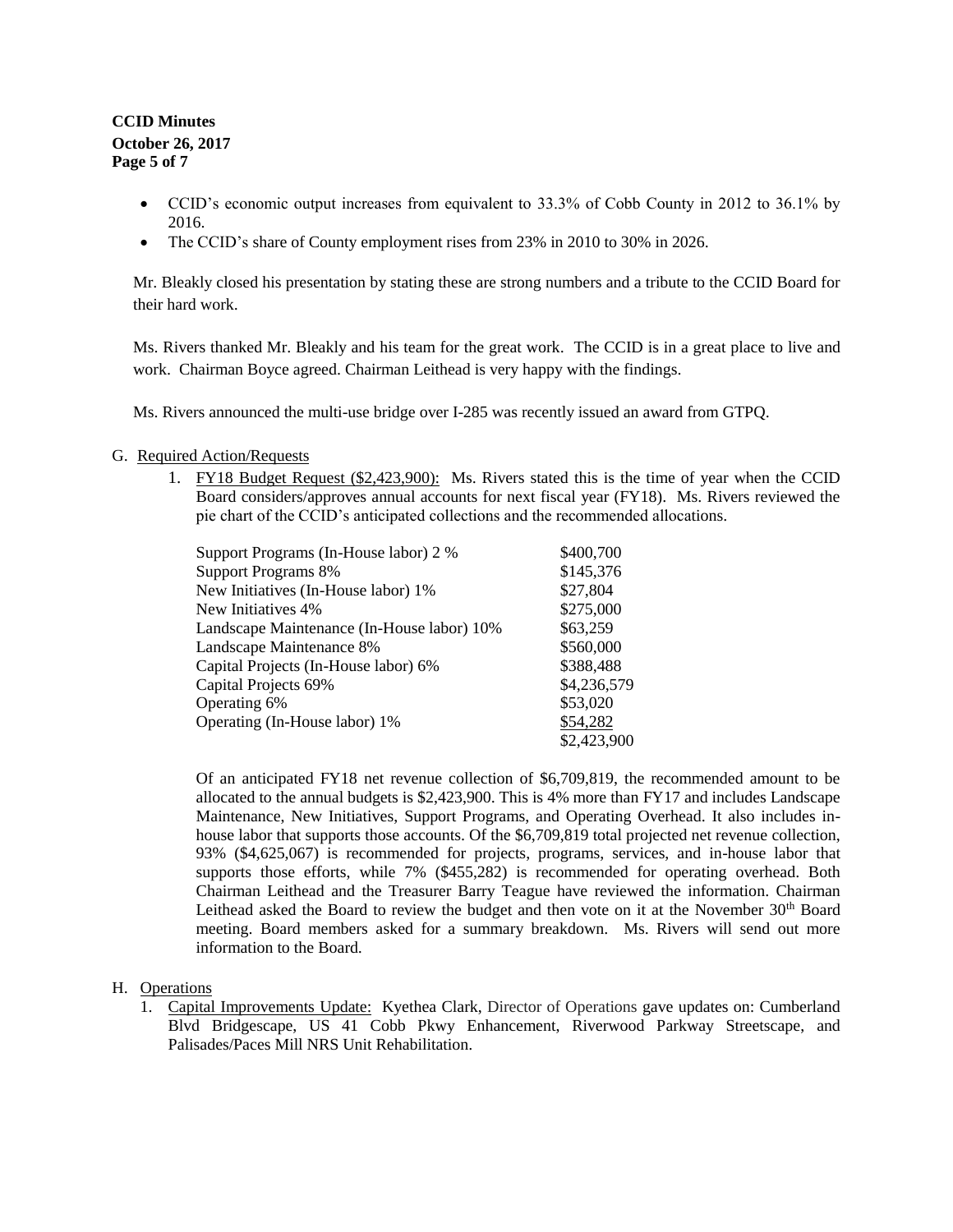### **CCID Minutes October 26, 2017 Page 6 of 7**

Ms. Clark reported on a meeting held last month with GDOT on Revive I-285 (renamed 'I-285 Top End'.) The project is in the conceptual design process and GDOT is reaching out to area property owners. The project is looking to go under construction in 2024 with completion in 2028. Chairman Leithead stated there is an opportunity for the Board to engage in this initiative. Ms. Rivers asked the Board to consider submitting a letter to GDOT relative to making sure there is transit provisions or opportunities. Cobb Commissioner Bob Ott, District 2, stated he also serves on the House Transit Governance and Funding Commission which could be another avenue. He stated GDOT is also part of this Commission and if there is an issue that some of these projects do not include transit options, it needs to be brought to the attention of the Commission. Ms. Rivers will work with Commissioner Ott on a letter for him to bring in front of the Commission.

I. Communications & Outreach Activities: Noelle Lloyd, Communications & Outreach Manager, reported the next Coffee & Construction will be held December 7<sup>th</sup> and will be co-presenting with Cobb DOT.

Ms. Lloyd continues to work on the CCID's 2017 Annual Report.

Ms. Lloyd is continuing to update the CCID's 2018 communication plan and work on  $30<sup>th</sup>$  anniversary plans and activities for next year.

Ms. Lloyd introduced Rasha Al Rawi. Ms. Al Rawi is the CCID's newest intern. She will be assisting the CCID staff with marketing efforts and special projects.

### COBB COUNTY ISSUES & UPDATES

Commissioner Ott announced there will be some significant changes made to the Circulator and to be on the lookout for those.

Commissioner Ott will be working with Mr. Plant on the final revenue numbers of the first season at SunTrust Park.

Commissioner Ott stated there will be a coordinated effort coming together to create an emergency management plan for the south side of the Cumberland area.

Commissioner Ott reported there was a community meeting last night to talk about the proposed zoning (Kroger 96K sq. feet, 340 apartments, self-storage facility, 5 restaurant pads and another retail strip) coming forward for the redevelopment of the Brumby site. Chairman Leithead stated this property is outside the CCID boundaries, but when appropriate, he would like to discuss with the developers about bringing them into the CCID.

Commissioner Ott reported the County is getting ready to embark on a pilot program to replace some of the vegetation on medians with artificial turf. It should help reduce cost and maintenance.

Jim Wilgus, Cobb DOT announced that all bridges in the Cumberland area are award winning bridges.

Ron Sifen, Vinings Homeowner, stated he is on the Revive I-285 citizen's advisory committee. He went on to give an update from the last meeting.